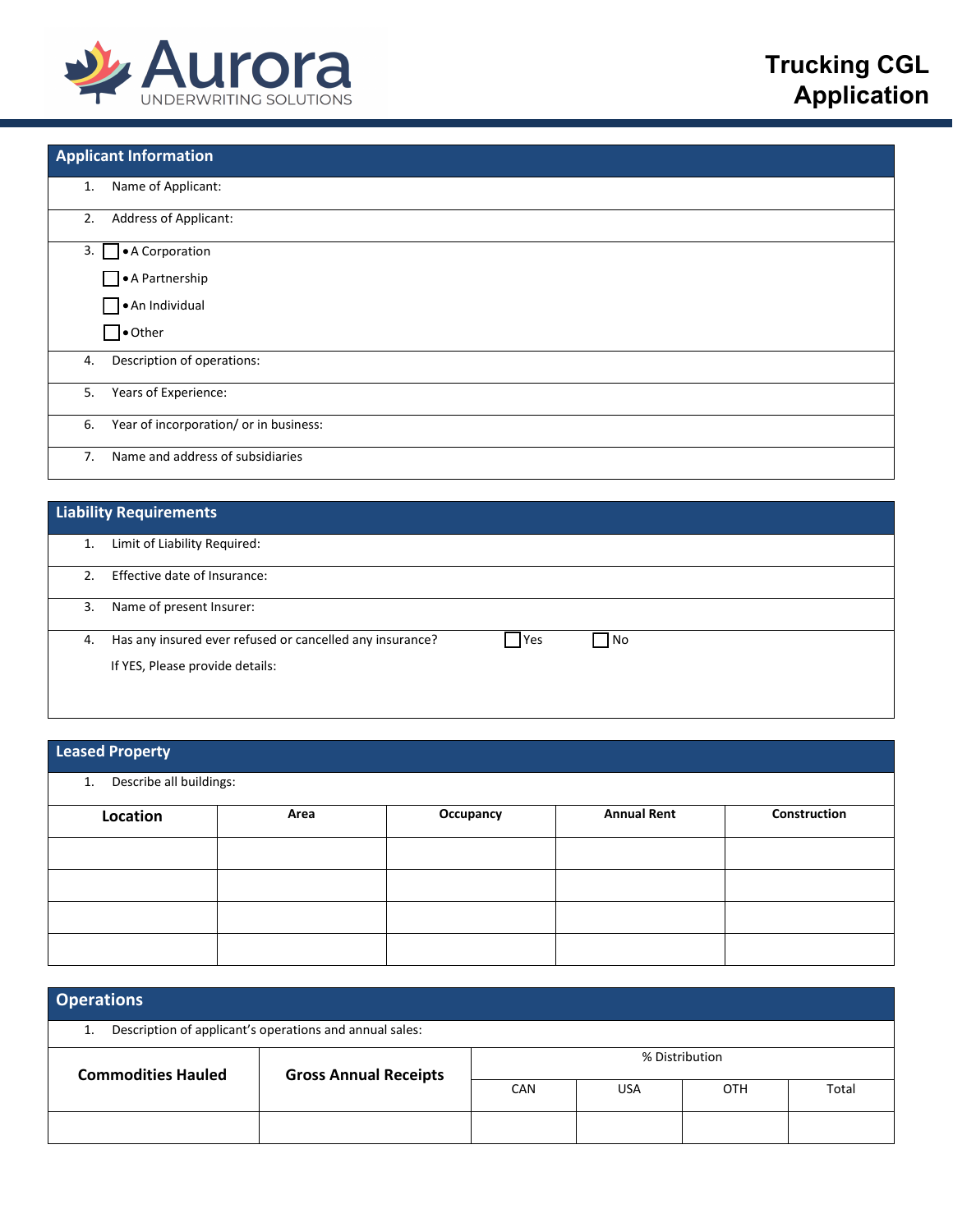| 2.                                              | Number of Drivers and annual payroll:                                                         |          |                        |  |              |  |
|-------------------------------------------------|-----------------------------------------------------------------------------------------------|----------|------------------------|--|--------------|--|
|                                                 |                                                                                               | Employed | <b>Owner Operators</b> |  | <b>Total</b> |  |
| Number of Drivers                               |                                                                                               |          |                        |  |              |  |
|                                                 |                                                                                               |          |                        |  |              |  |
| 3.                                              | Does applicant handle any materials that could cause pollution?<br>$\Box$ No<br>$\bigcap$ Yes |          |                        |  |              |  |
| Specify the percentage of annual revenue:<br>4. |                                                                                               |          |                        |  |              |  |
|                                                 | In Canada<br>$\bullet$                                                                        | %        |                        |  |              |  |
|                                                 | In United States<br>٠                                                                         | %        |                        |  |              |  |

# **Other Exposures** 1. Is the applicant subject to the following risks? a. Work committed to subcontractors or independent contractors? <br>
No If yes, what type of work: Annual costs: b. Pollution (Chemical Products, gases, wastes) The Yes No If yes, specify below the quantities, methods of storage and handling, methods of transportation off-premises, permission given to others to dispose of waste on premises, type of supervision:

| <b>Employer's Liability</b> |                                                                                                                        |             |           |  |  |
|-----------------------------|------------------------------------------------------------------------------------------------------------------------|-------------|-----------|--|--|
|                             | Is Government workmen's compensation insurance available in all provinces in which the applicant<br>conducts business? | 7 Yes       | $\Box$ No |  |  |
|                             | If yes, does applicant take advantage of it?                                                                           | <b>TYes</b> | No        |  |  |
|                             | If no, specify provinces and payroll:                                                                                  |             |           |  |  |

#### **Automobile**

| 1. |                                                                 | Number of Vehicles                   |       |           |
|----|-----------------------------------------------------------------|--------------------------------------|-------|-----------|
|    | a.                                                              | Light:                               |       |           |
|    | b.                                                              | Heavy:                               |       |           |
|    | c.                                                              | Motorized equipment:                 |       |           |
|    | d.                                                              | Trailers:                            |       |           |
|    | e.                                                              | Buses:                               |       |           |
| 2. |                                                                 | Are vehicles utilized for long haul? | l Yes | $\Box$ No |
|    | If yes, specify Products of the insured and Products of others: |                                      |       |           |
|    | $\bullet$                                                       | Across the country                   | l Yes | <b>No</b> |